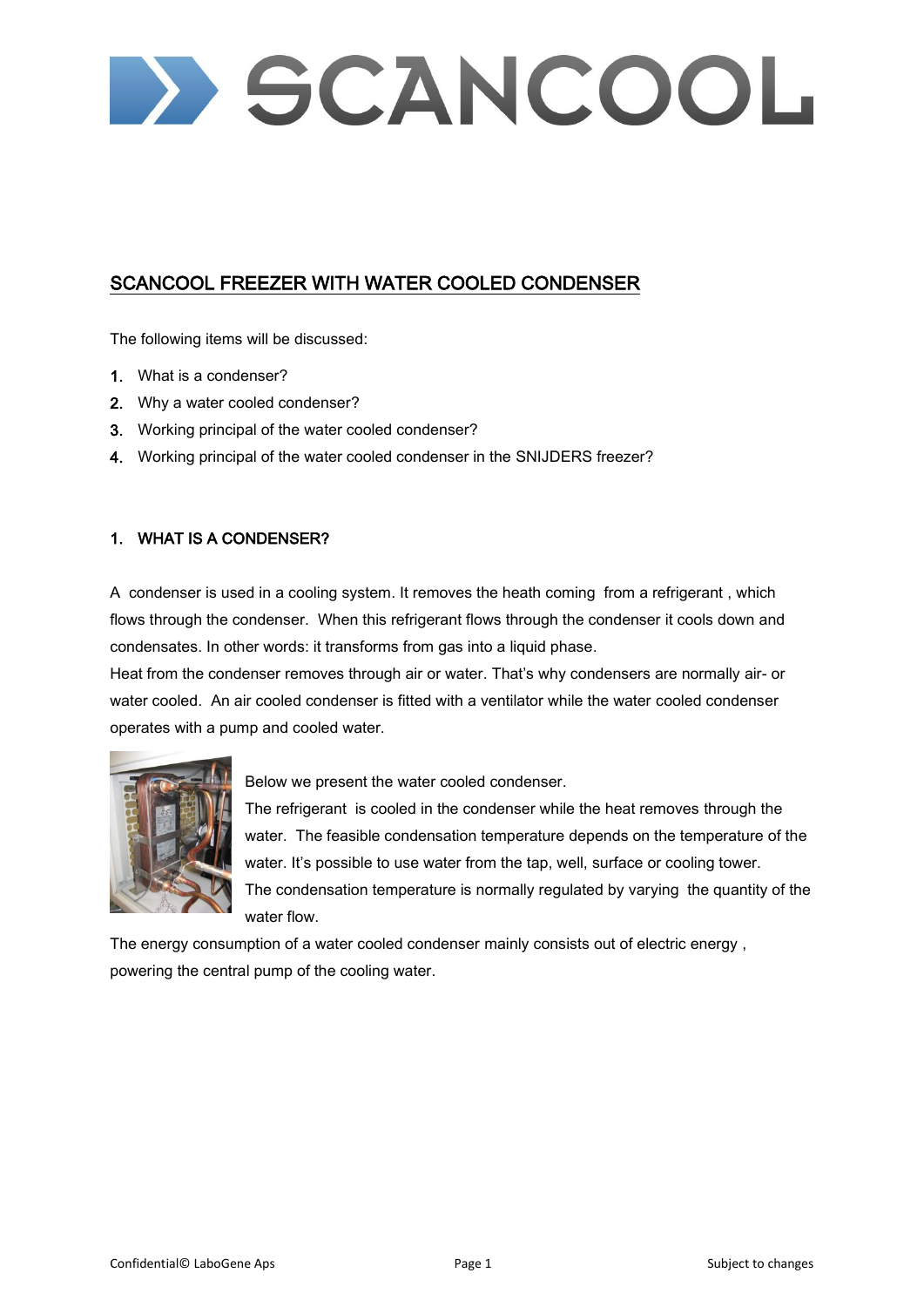# > SCANCOOL

## 2. WHY A WATER COOLED CONDENSER?

The difference in pressure between the evaporator  $1$  and the condenser influences the energy consumption of the cooling system. It's therefore important that the cooling system operates with the lowest possible condenser pressure. This can be achieved by applicating a water cooled condenser instead of an air cooled one.

Take care that sufficient water with the correct temperature of  $+14^{\circ}$ C -  $+16^{\circ}$ C is used.

The temperature of tap water is perfect to use for the water cooled condenser. It's advisable to re-use the cooled water for the cooling of the water cooled condenser.

<sup>1</sup> An evaporator is an exchanger in which liquid evaporates. The purpose of an evaporator is to collect the thermal energy to use it elsewhere.



Cooltechnical pattern of a SCANCOOL freezer incl. water cooled condenser.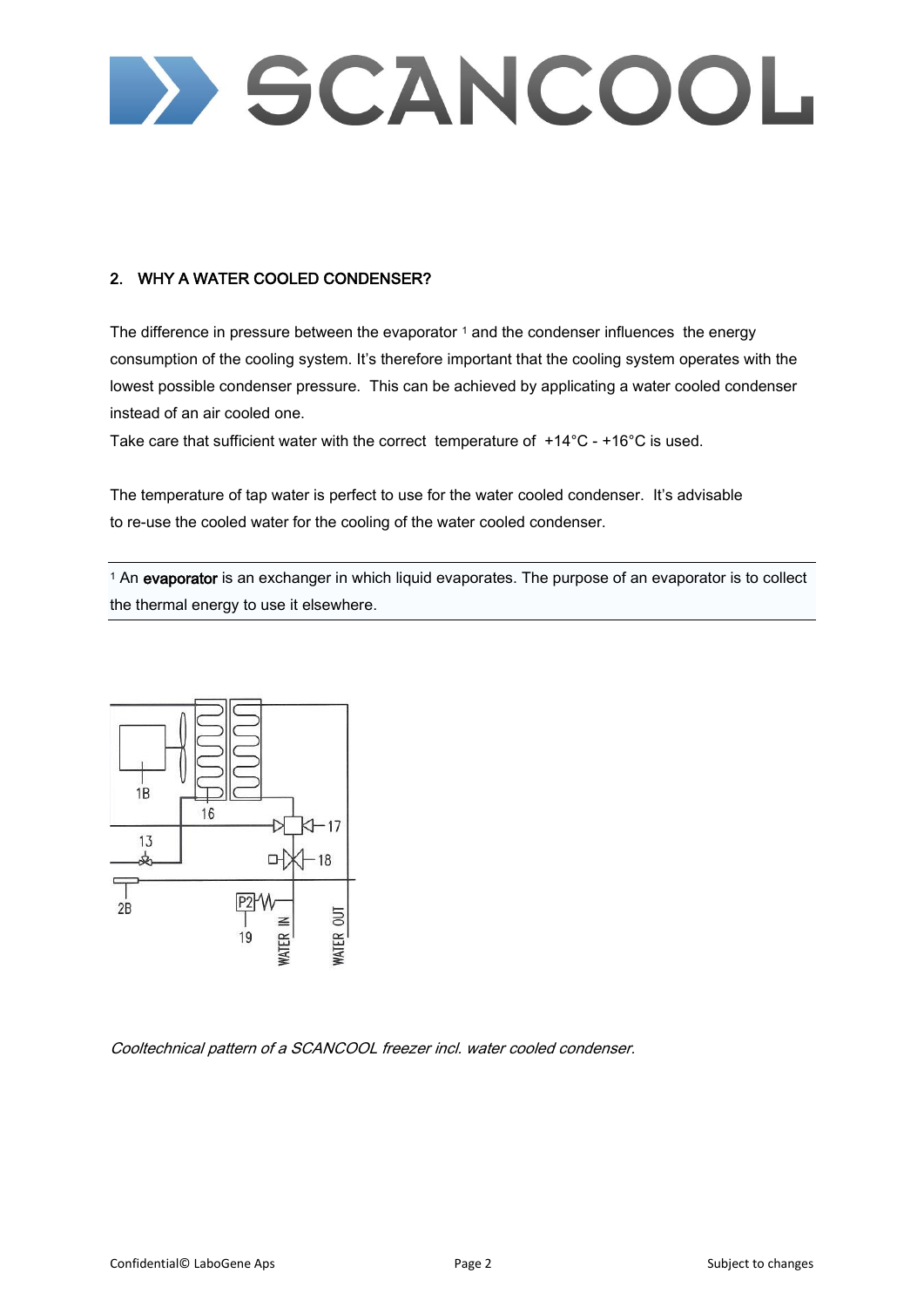D SCANCOOL

## 3. WORKING PRINCIPAL OF THE WATER COOLED CONDENSER

The heat transferring surface consists out of profiled sheet, stacked on each other, forming a canal system that way. The refrigerant and water are being brought into a turbulent flow by the profiled sheet. This results into a very high heat transfer and a self-cleaning effect. High pressures and high temperatures are possible because the sheet has been soldered with copper under vacuum at all tangent points.

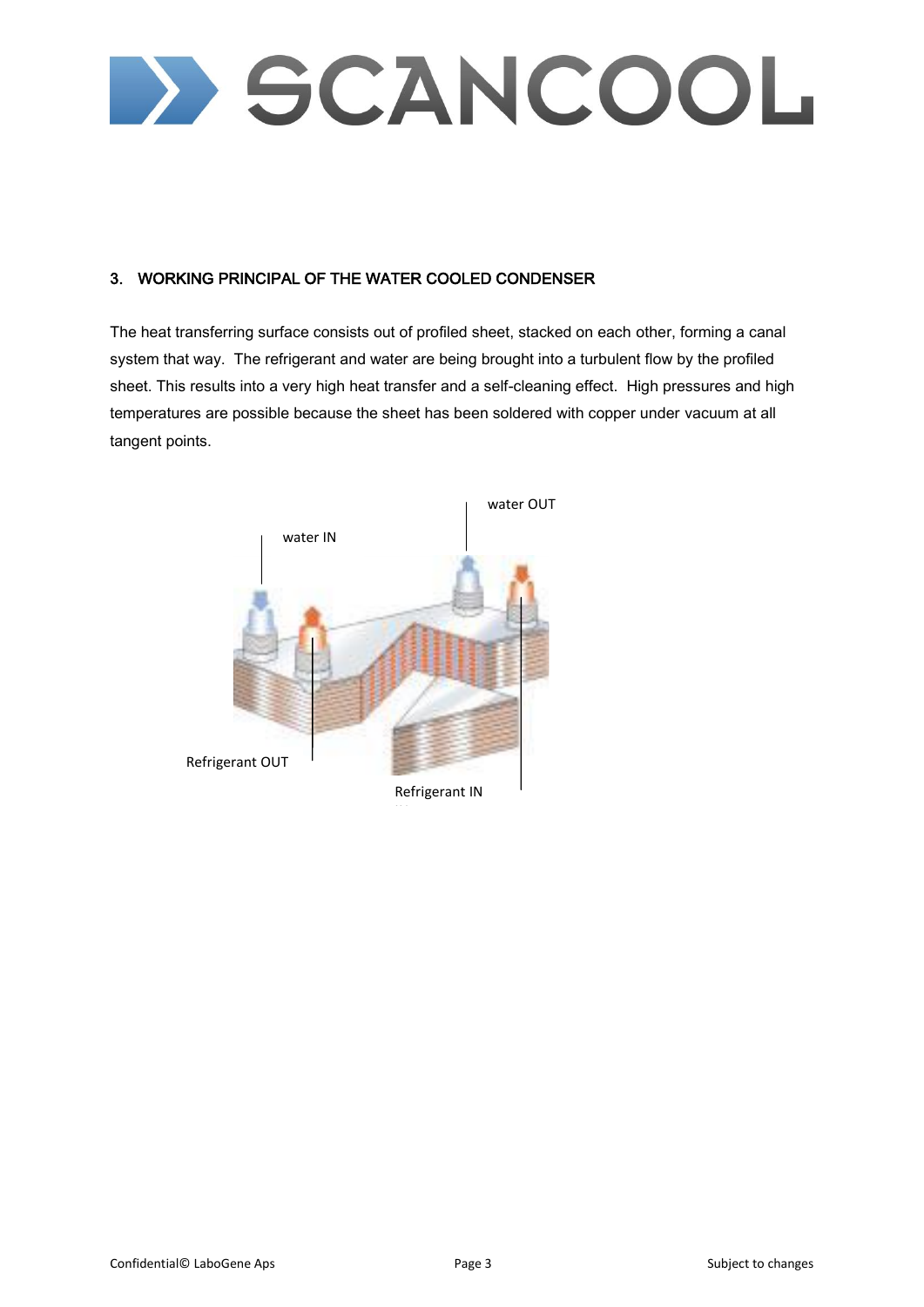D SCANCOOL

4. WORKING PRINCIPAL OF THE WATER COOLED CONDENSOR SYSTEM IN THE SCANCOOL FREEZER



Water cooled condenser system SCANCOOL freezer





Pressostat (2) Water in- and outlet (1)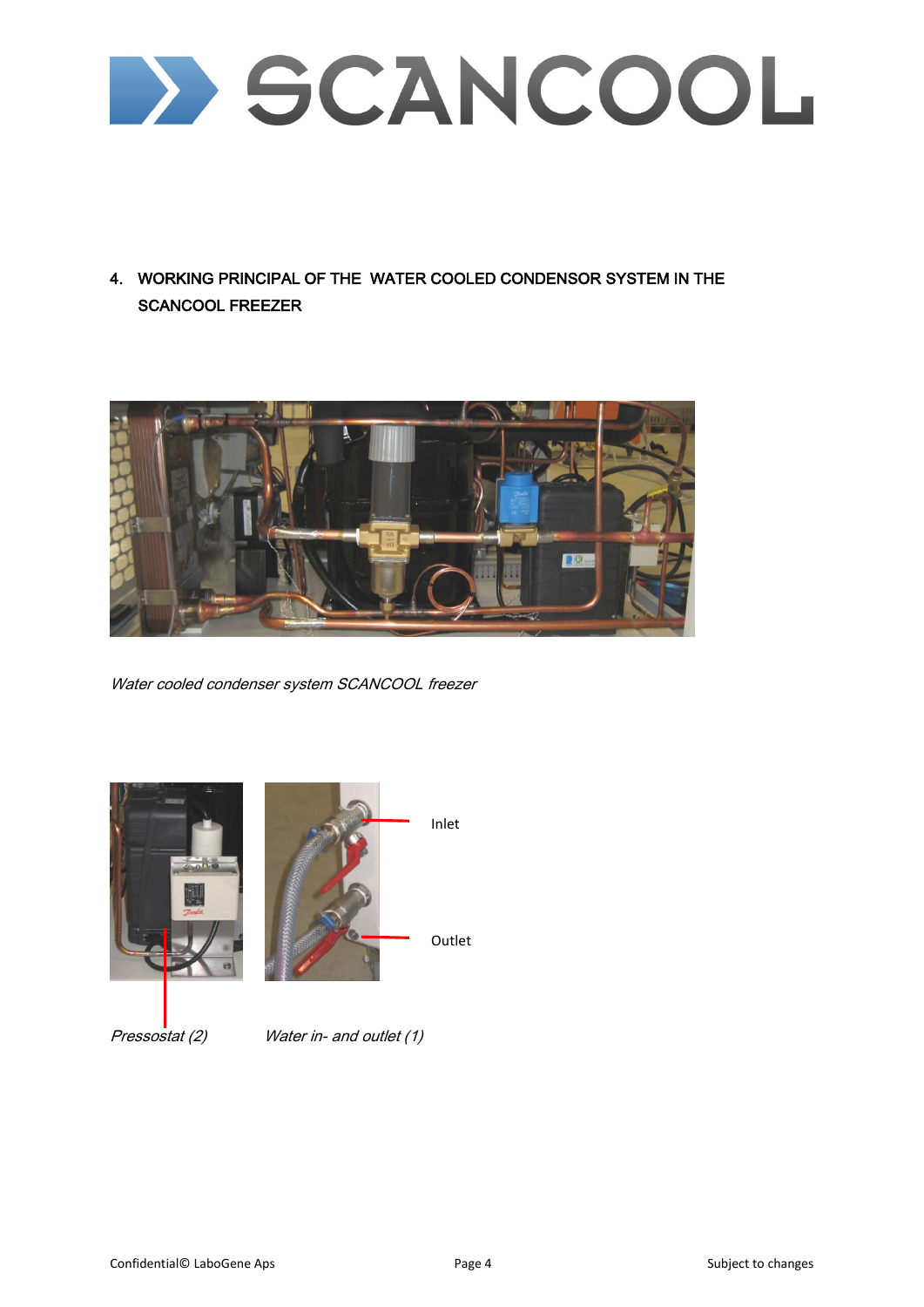# **DESCANCOOL**



(4) backside of the freezer, type SCL610P, connections for watercooling, connection to CO<sup>2</sup> back-up cooling system

### Explanation (see page 2):

At the back of the freezer (4) you can find the connections for the water inlet and the water outlet (1). The water comes in through the water inlet and flows out through the water outlet.

When cooling is required the PT1000 sensor (temperature sensor which shows the display value) gives a signal to an electronic control, which activates the cooling system. This system also switches a water valve in, which is connected to the water inlet.

The water (approx. +15°C) flows through the water pressure valve to the water cooled condenser.